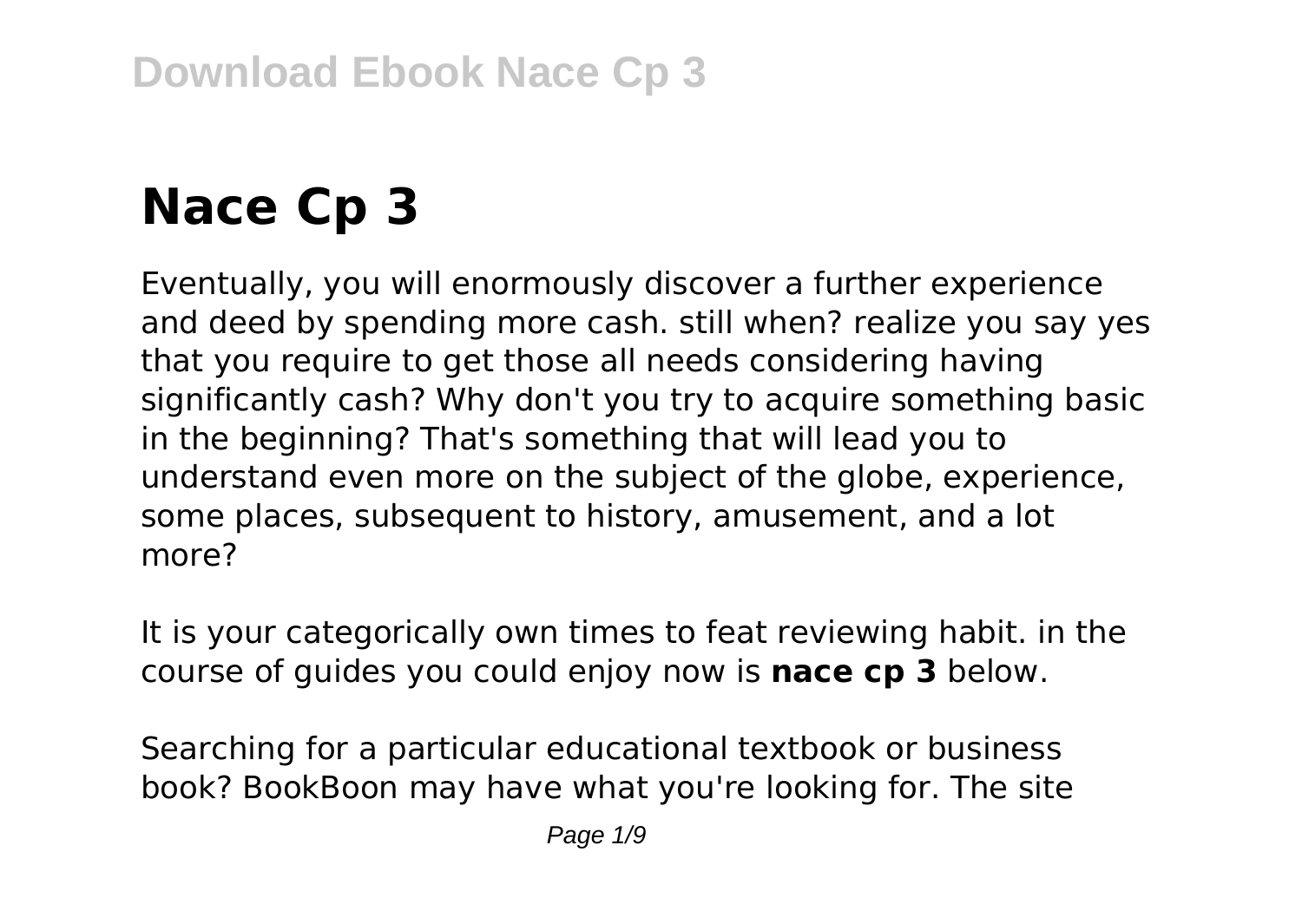offers more than 1,000 free e-books, it's easy to navigate and best of all, you don't have to register to download them.

#### **Nace Cp 3**

Cathodic protection (CP; / k  $\approx$  '  $\theta$  p d  $\frac{1}{1}$  k / ()) is a technique used to control the corrosion of a metal surface by making it the cathode of an electrochemical cell. A simple method of protection connects the metal to be protected to a more easily corroded "sacrificial metal" to act as the anode.The sacrificial metal then corrodes instead of the protected metal.

#### **Cathodic protection - Wikipedia**

The mobi is a common e-book format that can be opened by many e-book readers, though NACE suggests Kindle for optimized viewing. The Kindle app is available for free on Amazon for iOS (Apple devices), Android devices, ... Due to the long-term mitigation benefits of Cathodic Protection (CP), when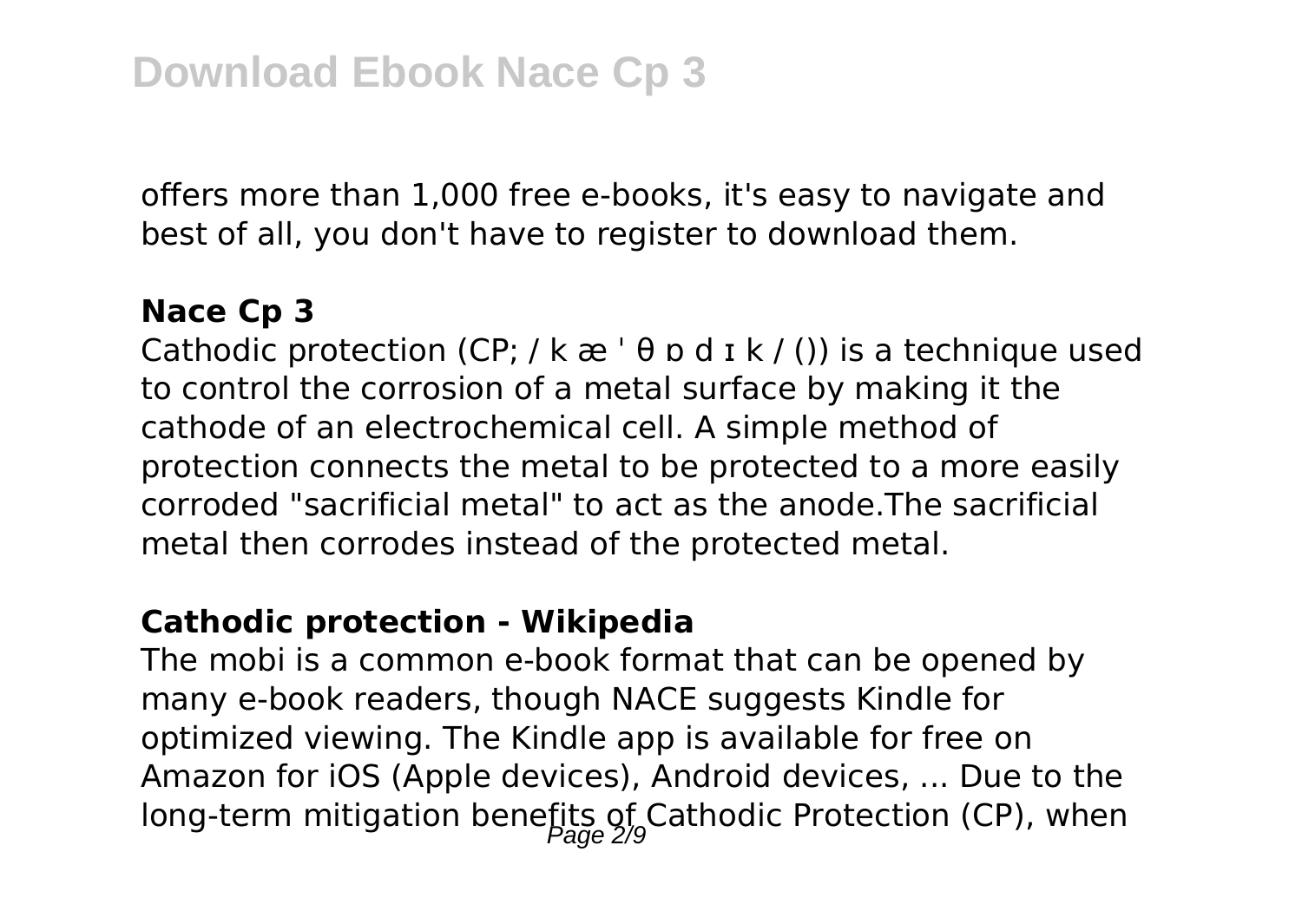planning external corrosion mitigation activities ...

## **AMPP Store**

Klasifikace podle CZ-NACE je nabízena jako dodatková služba k celoročnímu předplatnému za jednotnou cenu 500,- Kč/rok . Službu si objednáte zvolením vhodného "CZ-NACE", v rozsahu 1 až 10 v menu Registrace, ikona Nová registrace, popř. Prodloužení registrace.

**CZ-NACE - Klasifikace ekonomických činností | Esipa.cz** 3) Employment Verifiers: Name and business e-mail addresse for a Supervisor that can verify your employment experience for each company. Helpful Tip: You cannot provide a reference for yourself. If you are self-employed, clients may be used as references. a. Public domain emails (gmail, hotmail, etc.) are not accepted by the system.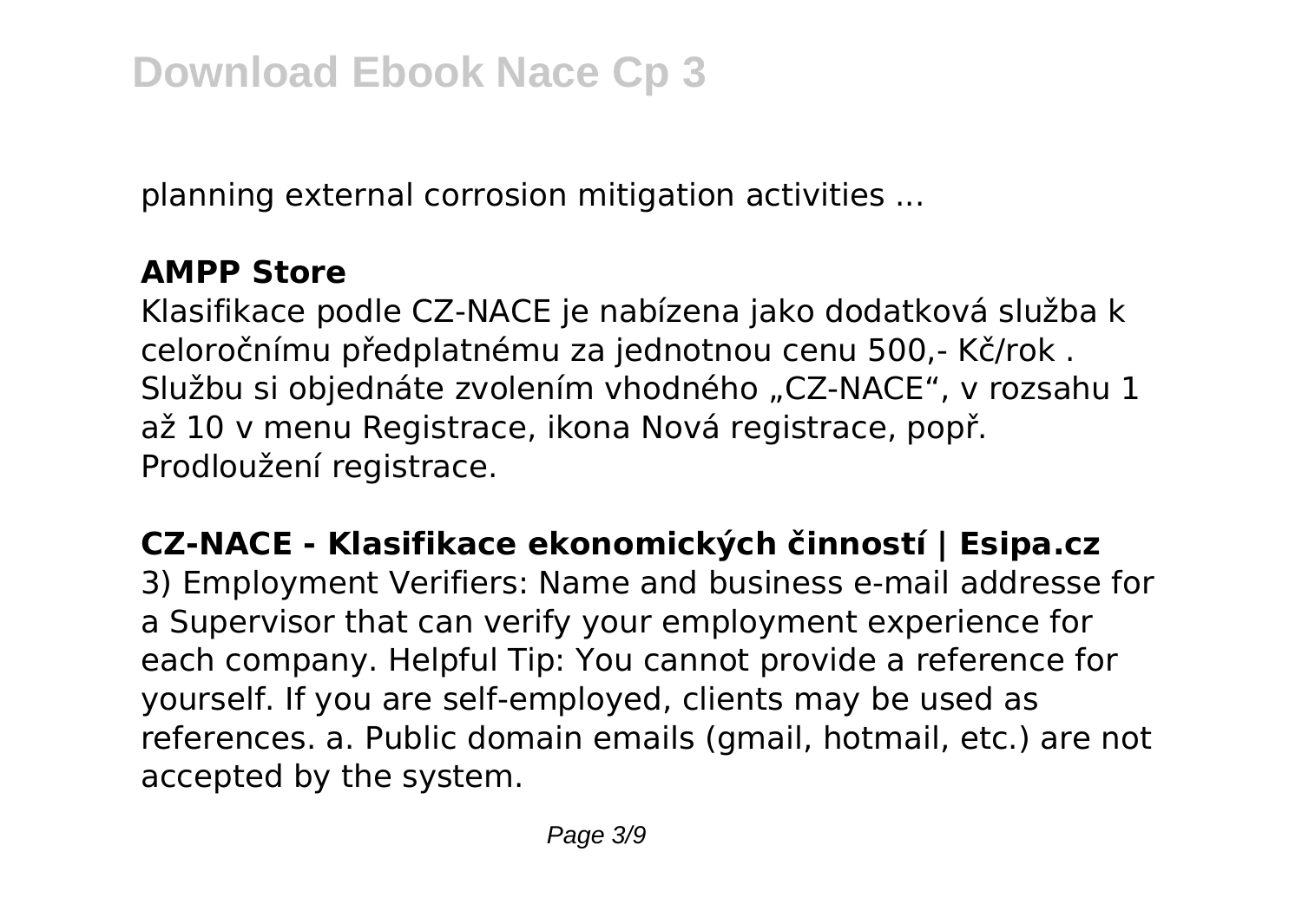# **ICP™ Application Submission - American Petroleum Institute**

There are two basic criteria per NACE International standards you can use to confirm that a structure is cathodically protected. 100mV of polarization is the first criteria. This simple criteria entails that you first measure the potential of the structure without any CP applied (native potential).

# **Cathodic Protection & Cathodic Protection Systems | MATCOR**

Testosterone, secreted by the fetal Leydig cells, stabilizes the Wolffian ducts resulting in the development of the epididymis, vas deferens, ejaculatory duct, and seminal vesicle. Another hormone secreted by the testis, insulin-like factor 3 (INSL3), mediates testicular descent from the original perinephric location through the abdomen.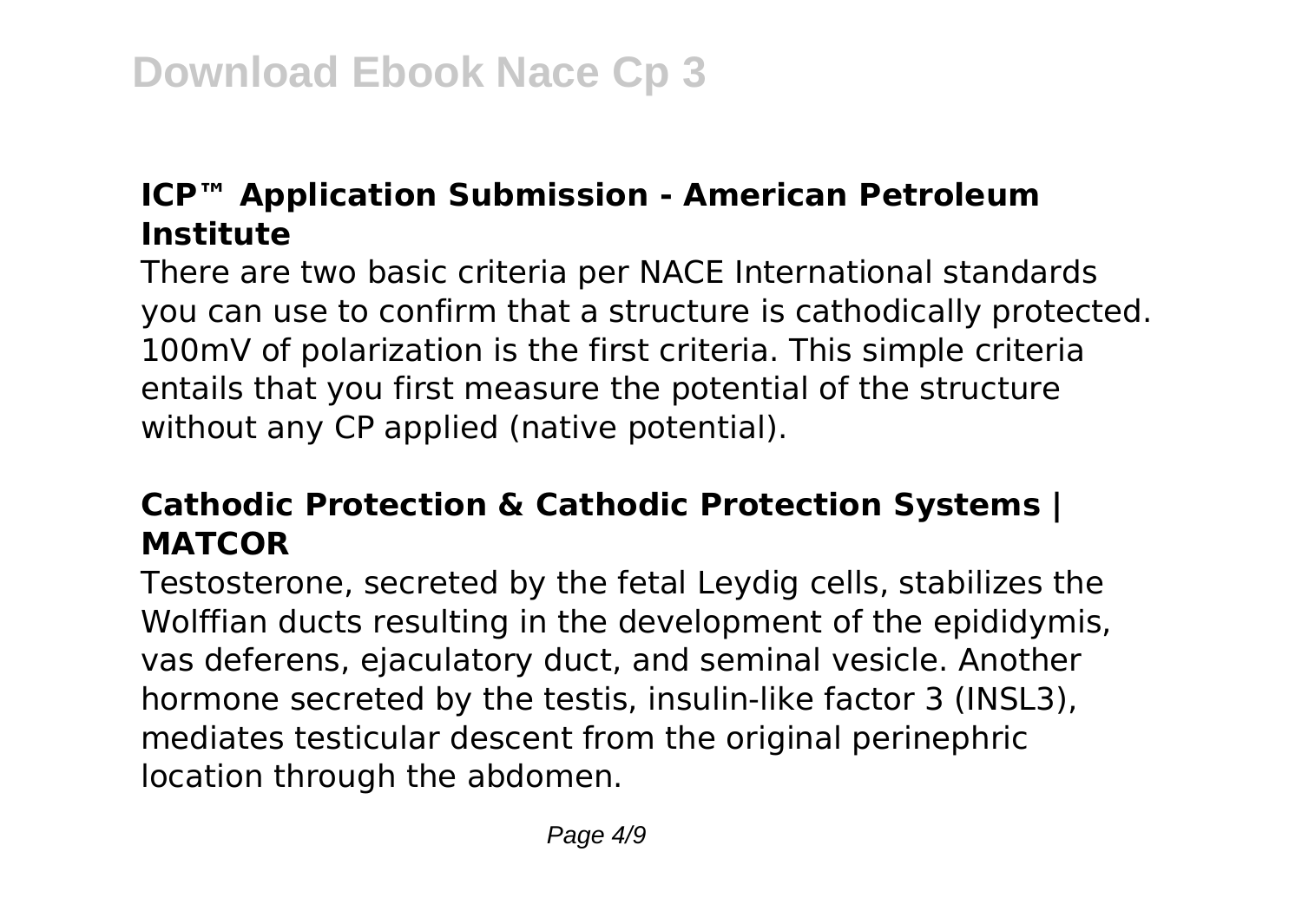#### **DISORDERS OF SEX DEVELOPMENT - PMC**

Product Number: CP\_Fund\_All. \$299.00. Walk into the cathodic protection classroom or field with a strong math, electricity, and chemistry foundation gained from this course. ... The NACE International Code of Ethics is discussed in conjunction with case studies and features real-life ethical violations of the NACE International Institute ...

#### **AMPP Store - Education - Online Courses**

Contact. M.C. Miller Co., Inc. 11640 US Highway 1 Sebastian, Florida 32958 Phone (772)794-9448 sales@mcmiller.com

#### **M.C. Miller Manufacturing - Trusted by Corrosion Engineers Worldwide ...**

 $11/19/2021$  4 Results cont. (Control = 2.8mm) • Pore size/distribution matters, you can prevent drying Step 1.5) Absorption/Desorption Degree of Saturation • Significant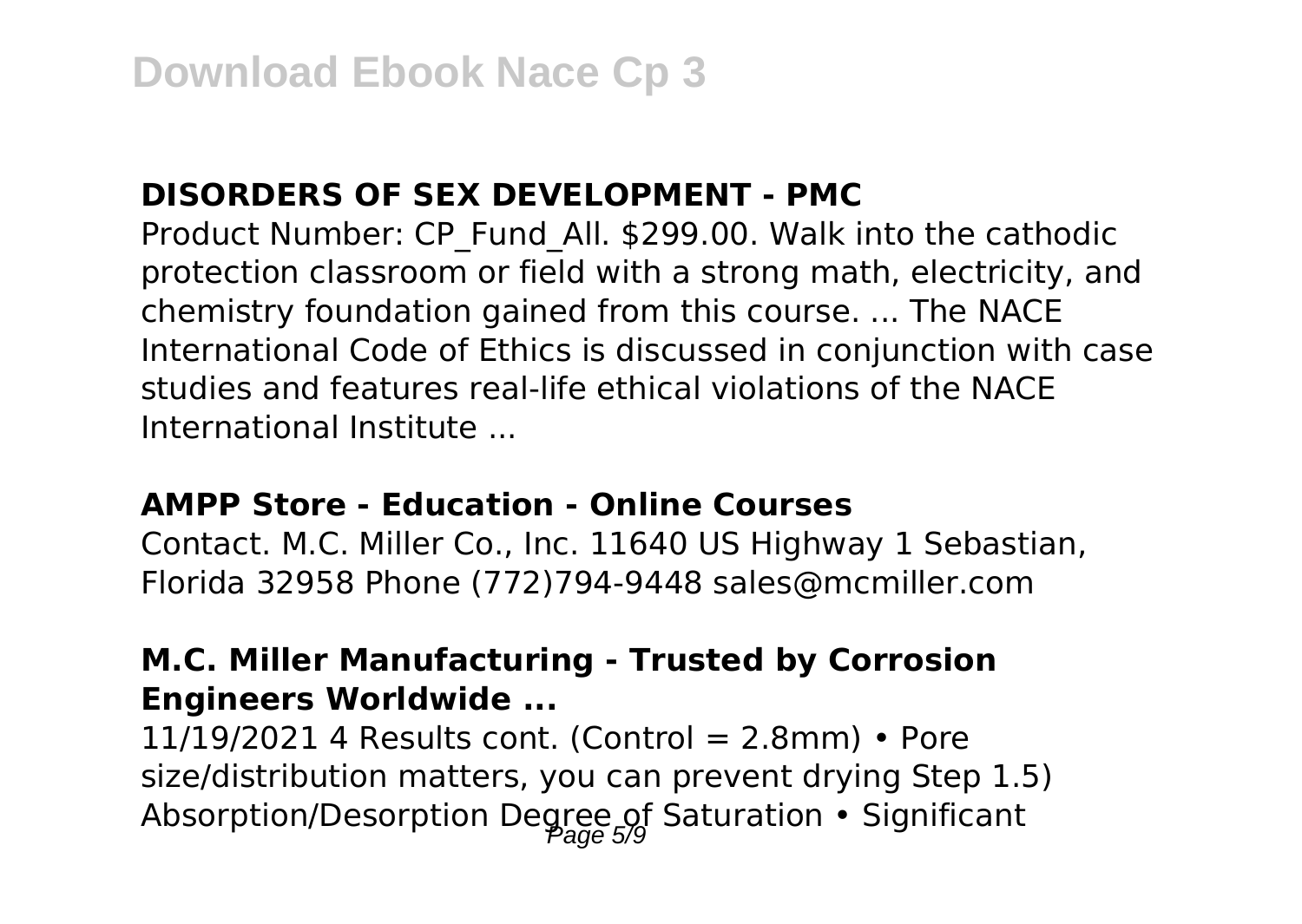increases to time to critical saturation Concrete and Critical Saturation Treatment Final Degree of Saturation Days to 85% Saturation Lifespan Increase (x) Untreated Control ...

# **Webinars and Videos - National Concrete Pavement Technology Center**

Nace un bebé en el parking de un hospital de Vigo ATLAS ESPAÑA Viernes, 27 mayo 2022, 11:20 ... CP 33206 , Gijón, Asturias, España .

## **Nace un bebé en el parking de un hospital de Vigo | El Comercio**

Nace la asociación Teitu para defender el patrimonio cultural del suroccidente C. BERNAL OVIEDO. Lunes, 13 junio 2022, 01:14 Reunidos alrededor del calor de una parrilla en la localidad ovetense ...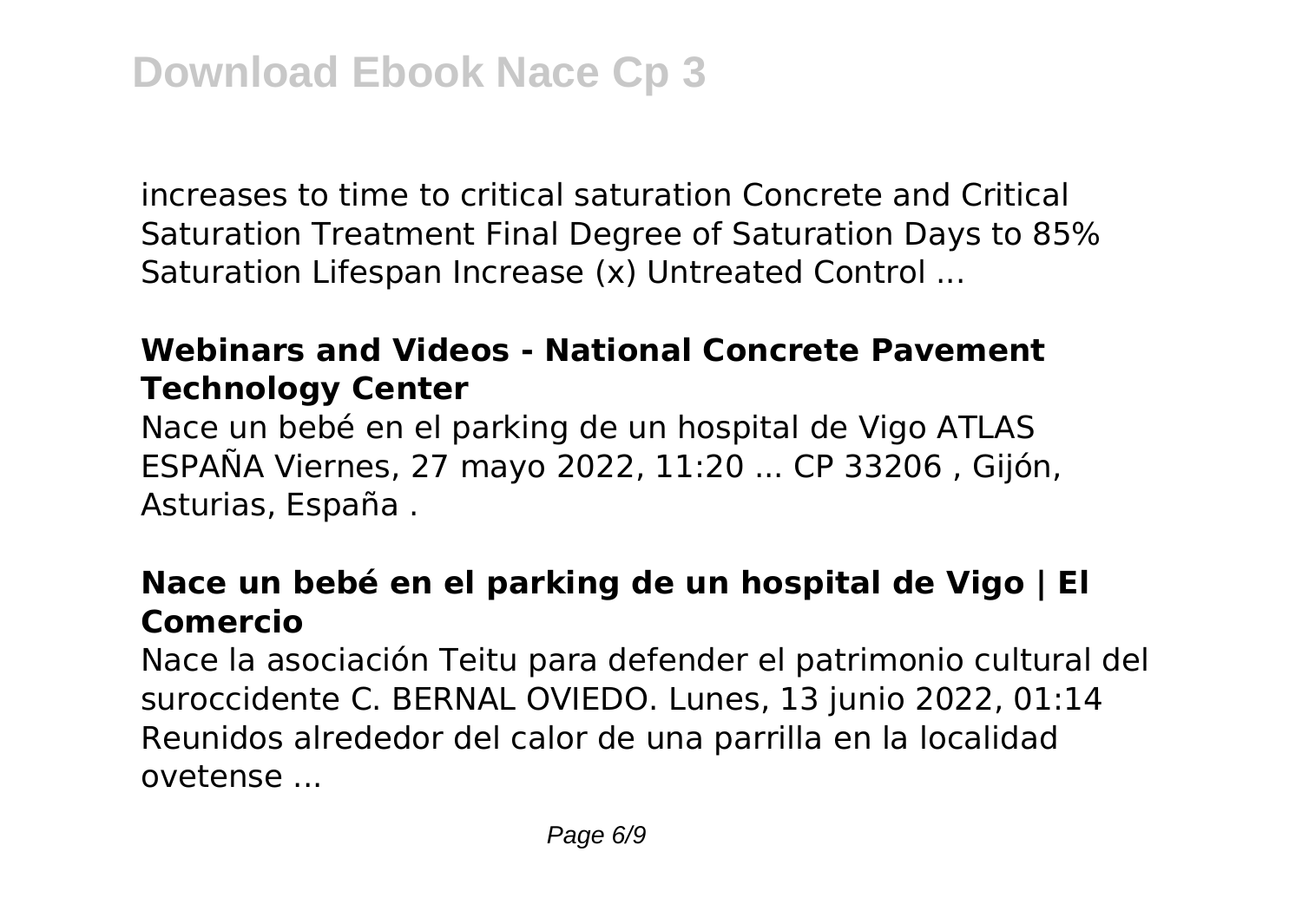## **Nace la asociación Teitu para defender el patrimonio cultural del ...**

1926 - MARILYN MONROE. Nace en la ciudad de Los Ángeles (California, EEUU), la modelo y actriz Marilyn Monroe (Norma Jeane Mortenson), estrella de Hollywood, ícono pop y símbolo de la ...

# **Efemérides del 1 de junio: nace Marilyn Monroe y cumple años TN**

La idea principal de Bon Habit (ubicado en Rafael Núñez 5817) es ser un supermercado saludable, donde los productos que ofrecen no se segmentan a ningún tipo de dieta específica y tener una experiencia de compra especial."Creamos un concepto que llamamos "el circuito de compra fitt", donde nos orientamos a una dieta equilibrada e inclusiva donde el carnívoro, el vegetariano, el vegano ...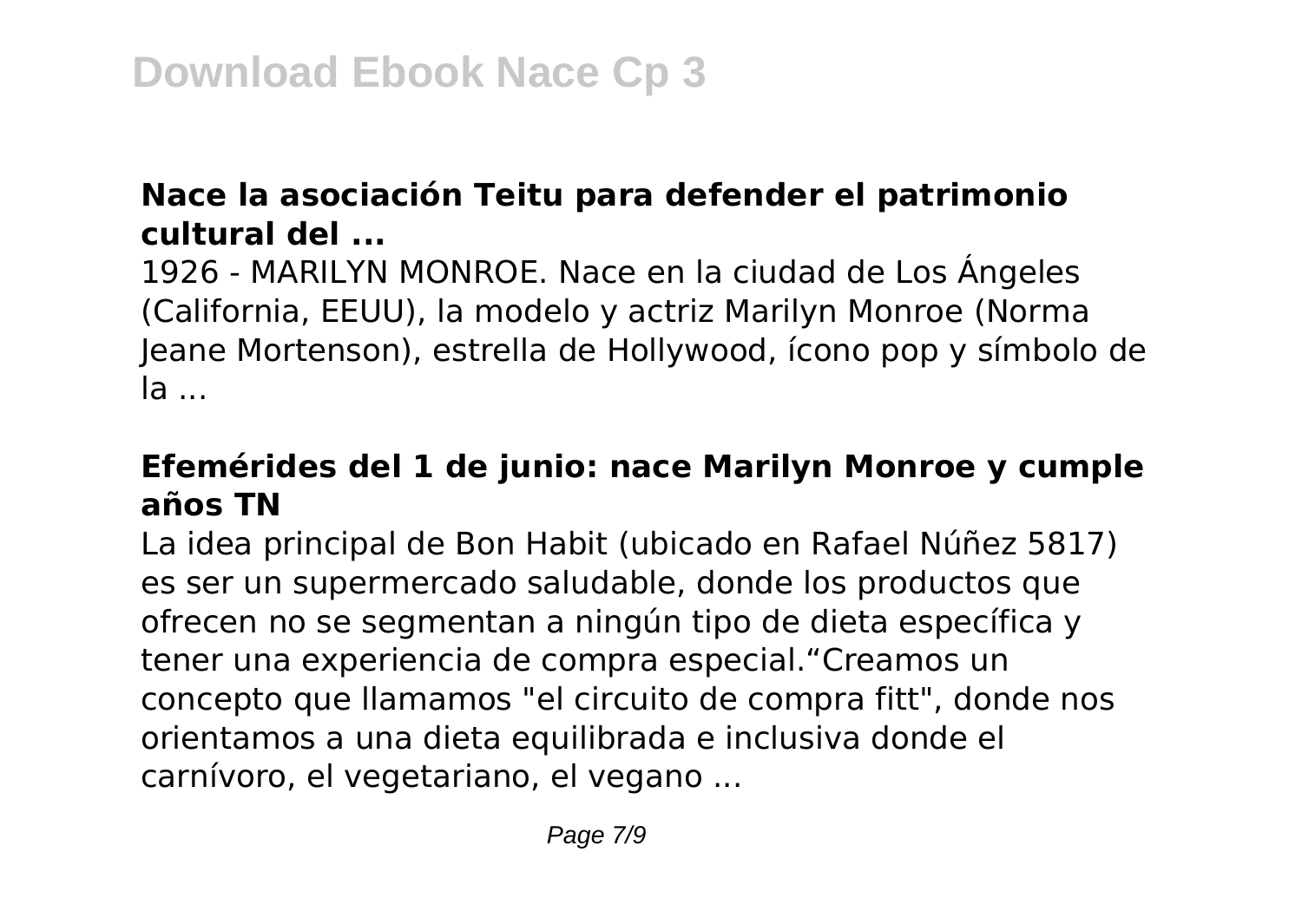### **Nace Bon Habit, un super-saludable en zona norte que ofrece una nueva ...**

Av Italia 7519 of. 405 (CP 11500) Montevideo República Oriental del Uruguay CONSULTAS O RECLAMOS DE NUESTROS PRODUCTOS atencionalconsumidor@adecoagro.com 0800-888-3646. CONSULTAS SOBRE NUESTRAS OPERACIONES consultas@adecoagro.com 0800-888-0332. Contacto. Enviar Este sitio está ...

#### **Adecoagro**

Karvankas, una alentadora propuesta musical que nace del amor de una familia. ... El Tribuno Salta - Domicilio: av Ex Combatientes de Malvinas 3890 - CP (A4412BYA) Salta. Propiedad Intelectual: 69686832 Registro DNDA en trámite - Edición N°: 9278. Mustang Cloud - CMS para portales de noticias. Jujuy. Salta. Radio Salta. Edición Impresa.